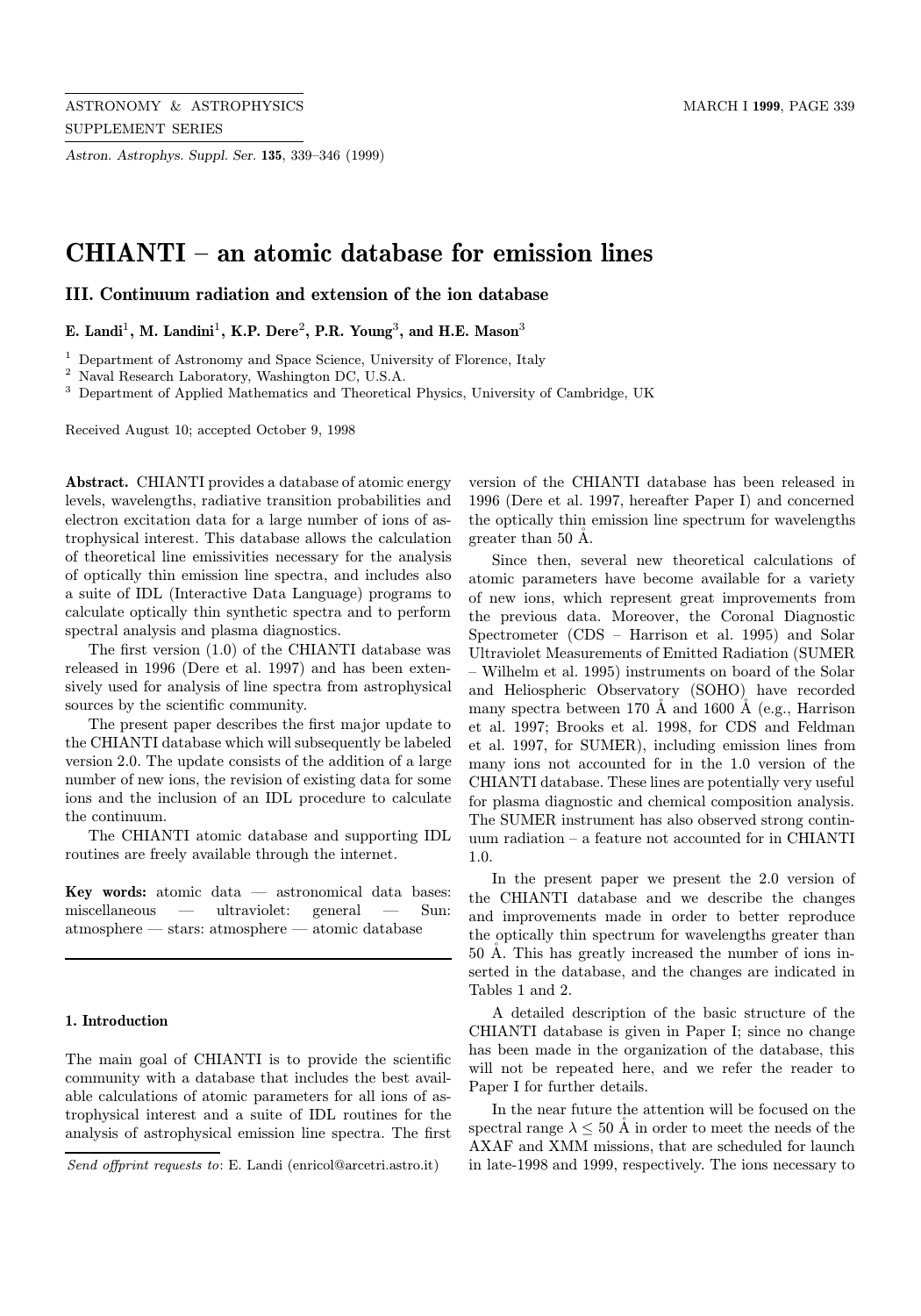calculate the spectrum below 50 Å will be inserted in the CHIANTI database in a later version. Moreover, detailed work using the Close Coupling approximation is underway as part of the Iron Project (Hummer et al. 1993) to produce very accurate collisional and radiative data for the iron ions and for other ions as well. One of us (HEM) is a member of the Iron Project consortium and these calculations will be incorporated into CHIANTI as soon as they are available.

The CHIANTI software has been integrated into the CDS science analysis software and several useful IDL routines have been developed (they are described in the CDS software notes available online). CHIANTI has been very useful for the analysis of SOHO data (e.g. Mason et al. 1997; Landi & Landini 1997; Del Zanna & Bromage 1997; Brickhouse & Esser 1997) and for studying the intensity calibration of the CDS spectrometer (Landi et al. 1997). A detailed comparison between CHIANTI and the SERTS spectrum observed in 1989 (Thomas & Neupert 1994) has shown an overall excellent agreement between observed intensities and CHIANTI predictions (Young et al. 1998, Paper II).

### 2. The beryllium isoelectronic sequence

2.1. Ne VII

The new R-matrix calculations of Ramsbottom et al. (1994, 1995) are adopted in the CHIANTI 2.0 version. These calculations provide thermally-averaged collision strengths for transitions between the 9 lowest configurations  $(2s^2, 2s^2p, 2p^2, 2s^3s, 2s^3p, 2s^3d, 2p^3s, 2p^3p)$ and 2p3d) corresponding to 46 fine-structure energy levels. The experimental energy levels are taken from the NIST database (Martin et al. 1995). Radiative transition probabilities and theoretical energy levels come from the same source as in the CHIANTI v. 1.0 version (Zhang & Sampson 1992; Muhlethaler & Nussbaumer 1976), although the original Ramsbottom et al. (1994, 1995) theoretical energies have been used for fitting the thermallyaveraged collision strengths in CHIANTI format.

For some transitions the behaviour of the thermallyaveraged collision strengths as a function of electron temperature is quite complex and the 5-point spline interpolation is not able to reproduce with the required accuracy their dependence on  $T_e$ . For this reason values of the thermally-averaged collision strengths for temperatures lower than  $10^{4.7}$  K have been omitted from the database, so that the interpolation technique could reproduce adequately the behaviour of the curve. The omission of these points should not have any consequence as they are outside the temperature range in which Ne vii has significant population.

The use of the R-matrix thermally-averaged collision strengths instead of the Distorted Wave collision strengths has significant effects in the lower level populations and theoretical line intensities.

# 2.2. Mg IX

A problem with the original CHIANTI model of Mg ix was that level 26 (3p3d  ${}^{3}F_{4}$ ) became incorrectly metastable on account of the absence of published allowed transition probabilities to de-populate the level, although the level would clearly decay via allowed transitions to the 2s3d  ${}^{3}D_3$  and  $2p3p$   ${}^{3}D_3$  levels. To correct this in v. 1.0 of CHIANTI, the  $qf$  values for these transitions were taken from the CHIANTI O v model (Hibbert 1980) and scaled with Mg IX energies to yield A-values for the transitions.

For a more correct approach, it was decided to use SSTRUCT (Eissner et al. 1974; see also Sect. 3 of Paper I) to calculate A-values for all transitions between the 46 levels of the CHIANTI model. This data is now in the CHIANTI 2.0 database. Care was taken to ensure that the SSTRUCT level ordering matched that in the CHIANTI database. The SSTRUCT model included the  $3s^2$ ,  $3p^2$ ,  $3d^2$ ,  $3s3p$ ,  $3s3d$  and  $3p3d$  configurations in addition to the 9 configurations of the CHIANTI model already mentioned for Ne vii.

# 2.3. S XIII, Ar XV, Ca XVII, Fe XXIII, Ni XXV

The SXIII, Ar XV, Ca XVII, Fe XXIII and Ni XXV atomic models have been extended up to 46 fine-structure energy levels, including the  $n = 3$  configurations. These additional configurations were already part of the 1.0 version of the database for the lighter ions. Experimental energy levels come from the NIST database (Martin et al. 1995) for all the ions, but have been complemented with other sources where necessary: Khardi et al. (1994) (SXIII, Ar XV), Martin et al. (1990) (S xIII), Sugar & Corliss (1985) (Ca xVII) and Kelly (1987) (Ca xvii). Theoretical energy levels are taken from Zhang & Sampson (1992) and from Sampson et al. (1984).

Radiative and collisional transition probabilities for transitions from the  $n = 3$  levels have been taken from Sampson et al. (1984). The authors provide Coulomb-Born-exchange collision strengths calculated for nine values of the incident electron energy  $\epsilon$  in threshold units, in the range  $1 \leq \epsilon \leq 15$ . Also electric dipole radiative transition probabilities for transitions from the  $n = 3$  levels are supplied.

#### 3. The boron isoelectronic sequence

# 3.1. Ca XVI

An important collision strength was left out of the Ca XVI files in version 1.0. This caused significant alterations in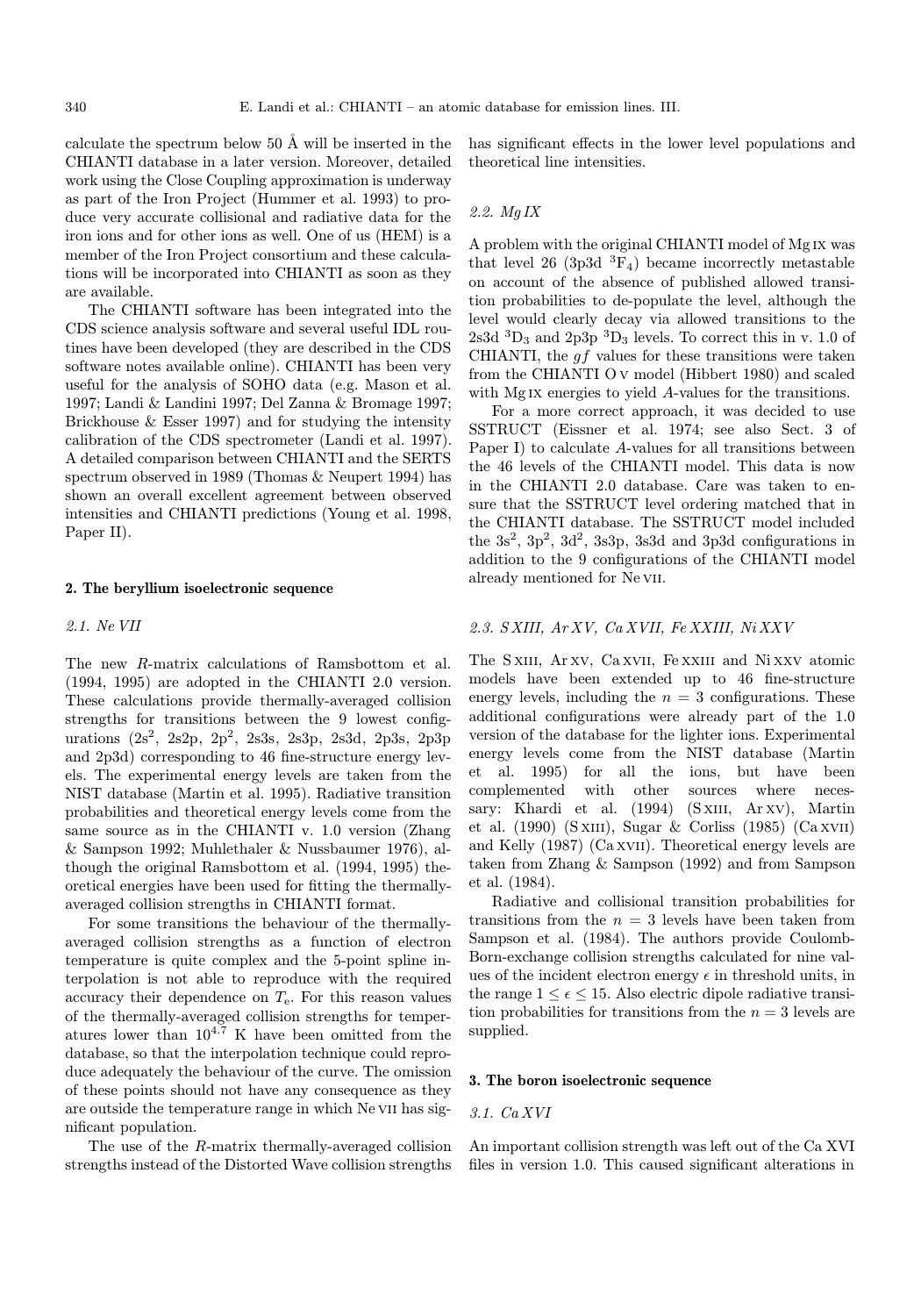Table 1. Ions included in the CHIANTI database. •: Ions in the CHIANTI 1.0 version not changed in the present update. ◦: Ions in the CHIANTI 1.0 version whose data have been modified/complemented in the present update. ?: New entries for the CHIANTI database

| Ion           | I | $\rm II$  | $\rm III$ | ${\rm IV}$ | V         | VI      | VII       | ${\rm VIII}$ | ${\it IX}$ | $\mathbf X$ | $\mathbf{X}\mathbf{I}$ | XII       | $\mbox{XIII}$ | XIV      | XV        | XVI     |
|---------------|---|-----------|-----------|------------|-----------|---------|-----------|--------------|------------|-------------|------------------------|-----------|---------------|----------|-----------|---------|
| $\, {\rm H}$  |   |           |           |            |           |         |           |              |            |             |                        |           |               |          |           |         |
| $\rm He$      |   | $\bullet$ |           |            |           |         |           |              |            |             |                        |           |               |          |           |         |
| $\mathbf C$   |   |           |           | $\bullet$  |           |         |           |              |            |             |                        |           |               |          |           |         |
| ${\rm N}$     |   |           |           |            |           |         |           |              |            |             |                        |           |               |          |           |         |
| ${\rm O}$     |   |           |           |            |           |         |           |              |            |             |                        |           |               |          |           |         |
| ${\rm Ne}$    |   |           |           | $\circ$    |           |         | $\circ$   |              |            |             |                        |           |               |          |           |         |
| $\rm Na$      |   |           | $\star$   | $\star$    | $\star$   | $\star$ | $\star$   | $\star$      | $\star$    |             |                        |           |               |          |           |         |
| $_{\rm Mg}$   |   |           |           | $\bullet$  | $\bullet$ | $\circ$ | $\bullet$ |              | $\circ$    |             |                        |           |               |          |           |         |
| Al            |   |           |           |            | $\star$   | $\star$ | $\star$   | $\star$      | $\bullet$  |             |                        |           |               |          |           |         |
| $\mathrm{Si}$ |   |           |           |            |           |         | $\bullet$ | $\bullet$    | $\circ$    |             |                        |           |               |          |           |         |
| ${\bf P}$     |   |           |           |            | $\star$   |         | $\star$   | $\star$      | $\star$    | $\star$     | $\star$                | $\star$   | $\star$       |          |           |         |
| $\mathbf S$   |   |           |           |            |           |         |           |              |            |             |                        | $\bullet$ | $\circ$       |          |           |         |
| Cl            |   |           |           |            |           |         |           |              |            |             |                        |           |               | $^\star$ |           |         |
| $\rm Ar$      |   |           |           |            |           |         |           |              |            |             |                        |           | $\bullet$     |          | $\circ$   |         |
| ${\bf K}$     |   |           |           |            |           |         |           | $\star$      | $\star$    |             | $\star$                | $\star$   | $\star$       | $\star$  | $\star$   | $\star$ |
| $\rm Ca$      |   |           |           |            |           |         |           |              |            |             |                        |           |               |          | $\bullet$ | $\circ$ |
| Ti            |   |           |           |            |           |         |           |              |            |             |                        | $\star$   |               | $\star$  | $\star$   | $\star$ |
| $\rm Cr$      |   |           |           |            |           |         |           |              |            |             |                        |           | $\star$       | $\star$  |           | $\star$ |
| ${\rm Mn}$    |   |           |           |            |           |         |           |              |            |             |                        |           |               |          | $\star$   |         |
| $\rm Fe$      |   |           |           |            |           |         |           |              |            | $\circ$     | $\circ$                |           |               |          |           |         |
| $\rm{Co}$     |   |           |           |            |           |         |           |              |            |             |                        |           |               |          |           |         |
| $\mathrm{Ni}$ |   |           |           |            |           |         |           |              |            |             |                        | $\star$   | $\star$       |          |           | $\star$ |
| $\rm Zn$      |   |           |           |            |           |         |           |              |            |             |                        |           |               |          |           |         |

Table 2. Ions included in the CHIANTI database. •: Ions in the CHIANTI 1.0 version not changed in the present update. ◦: Ions in the CHIANTI 1.0 version whose data have been modified/complemented in the present update. ?: New entries for the CHIANTI database



the level population and line emissivity calculations for some spectral lines and has been corrected in the present version of the CHIANTI database.

# 4. The carbon isoelectronic sequence

# 4.1. Al VIII and Ni XXIII

The adopted Al VIII and Ni XXIII models include the three  $n = 2$  configurations  $(2s^22p^2, 2s2p^3 \text{ and } 2p^4)$  corresponding to 20 fine-structure energy levels. Experimental energy levels are taken from the NIST database (Martin et al. 1995), with the exception of the  $2s2p^3$  <sup>3</sup>P levels coming from Edlen (1985) in the case of Al VIII. Theoretical energy levels come from Zhang & Sampson (1996).

Radiative transition probabilities come from Zhang & Sampson (1996) (electric dipole) and Galavis et al. (1997) for the ground levels. Zhang & Sampson (1996) relativistic Distorted Wave collision strengths have been adopted; they provide collision strengths for all possible transitions calculated for six values of the incident electron energy.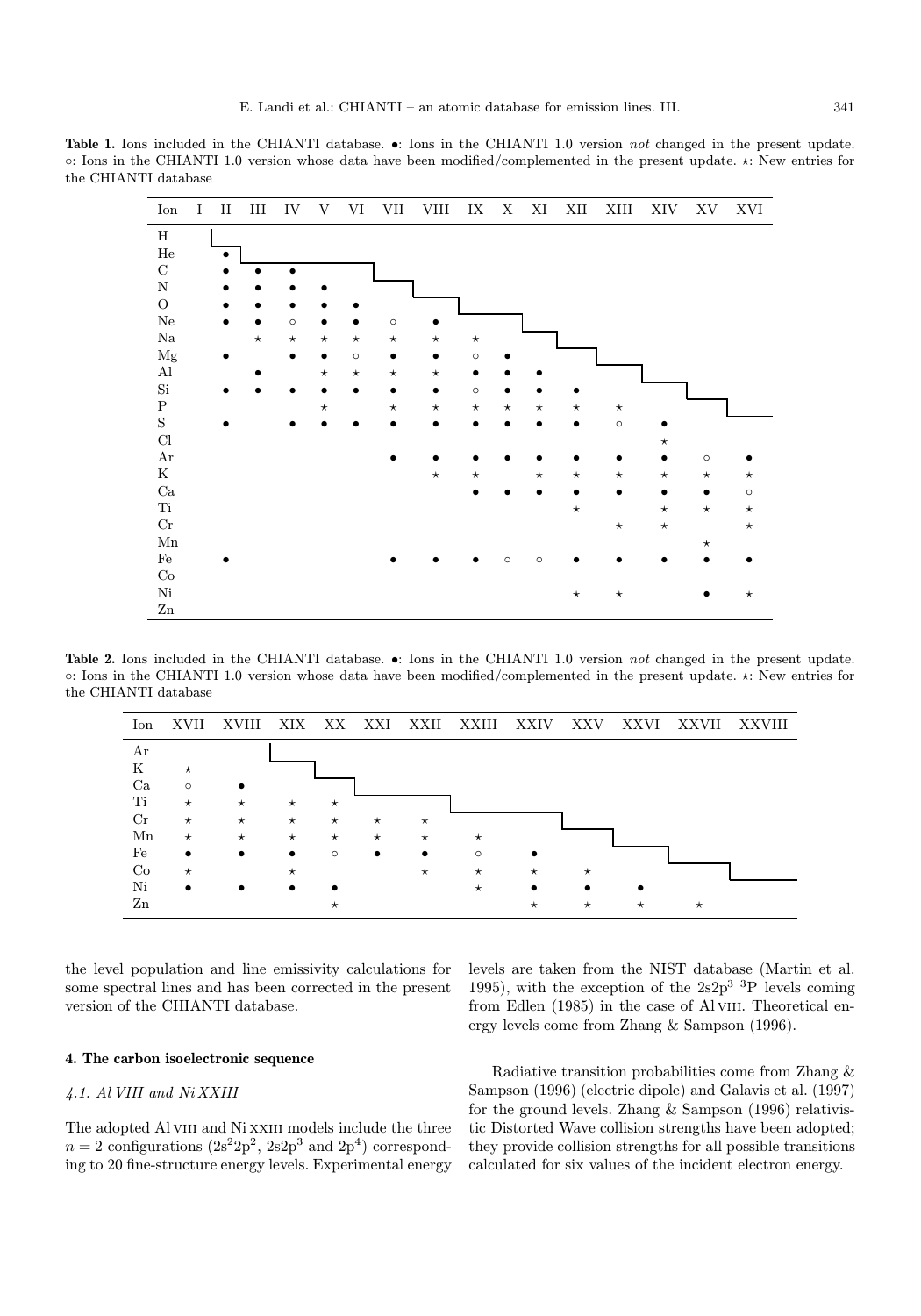342 E. Landi et al.: CHIANTI – an atomic database for emission lines. III.

4.2. Si IX

The R-matrix calculations of Aggarwal (1983) have been used to provide collisional data for the ground transitions of Si ix. For all other transitions, the Distorted Wave collision strengths of Bhatia & Doschek (1993, 1995) have been retained. The inclusion of resonances for the ground transitions have significant effects in the determination of densities from the Si IX density diagnostics.

## 5. The nitrogen isoelectronic sequence

# 5.1. Ne IV

Ramsbottom et al. (1998) have recently presented thermally-averaged collision strengths for Ne iv calculated in the R-matrix approximation. Values were presented over the temperature range  $3.6 \le \log T \le 6.1$ . This data replaces the Distorted Wave calculations of Bhatia (1996, unpublished) that were previously in the database.

For the same reasons explained in Sect. 2.1, thermallyaveraged collision strengths for temperatures lower than  $10^{4.4}$  K have been omitted from the database.

The new model for the ion includes the 22 finestructure levels of the  $2s^22p^3$ ,  $2s2p^4$ ,  $2p^5$  and  $2s^22p^23s$  configurations, whose experimental energies come from the NIST database and Bhatia & Kastner (1988). Theoretical energy levels and thermally-averaged collision strengths come from the calculations of Ramsbottom et al. (1998). Radiative transition probabilities have been calculated using the SSTRUCT package including 17 configurations:  $2s^22p^3$ ,  $2s2p^4$ ,  $2p^5$ ,  $2s^22p^23l$ ,  $2s2p^33l$   $(l = s, p, d)$ ,  $2s^22p^24l$ and  $2s2p^34l$   $(l = s, p, d, f)$ .

Comparison between Ramsbottom et al. (1998) and Bhatia (1996) has shown that differences of up to 40% arise between theoretical emissivities calculated from the two models.

# 5.2. Mg VI

The new Distorted Wave calculations of Bhatia & Young (1998) have been fitted and replace the data of Bhatia & Mason (1980b) in the database. The new calculations include the configurations  $2s^22p^3$ ,  $2s2p^4$ ,  $2p^5$  and  $2s^22p^23s$ and were computed at several values of the incoming electron energy. Radiative data are also taken from Bhatia & Young (1998). The level energies of Edlen (1984) are used for the  $2s^22p^3$ ,  $2s2p^4$  and  $2p^5$  configurations, while the  $2s^22p^23s$  energies are from the NIST database (Martin et al. 1995).

A comparison between the Bhatia & Young (1998) collision strengths and the R-Matrix thermally-averaged collision strengths calculated by Ramsbottom & Bell (1997) did not show any significant differences in level populations and line intensities.

5.3. Al VII and Ni XXII

The adopted atomic model for Al VII and Ni XXII includes the  $2s^22p^3$  and  $2s2p^4$  configurations corresponding to 13 fine-structure energy levels. Experimental energy levels have been taken from the NIST database (Martin et al. 1995) for Al vii and from Edlen (1984) for Ni xxii.

Due to the lack of atomic data in the literature, collision strengths, radiative transition probabilities and energy levels have been interpolated along the isoelectronic sequence for both ions. The data used for interpolation were taken from the most abundant ions of the sequence, already included in version 1.0 of the CHIANTI database. For Ni xxii, the Zn xxiv data from Bhatia et al. (1989) have been included in the interpolation.

The interpolation program has been developed by one of the authors (EL) and allows the calculation of theoretical energy levels, radiative transition probabilities and thermally-averaged collision strengths through the interpolation of CHIANTI data for isoelectronic ions. Extensive checks have been made in order to assess the reliability of the results: the use of the program on ions already present in the CHIANTI database yielded results within 5% of the original data.

# 5.4. Fe XX

The 13 level Fe xx model described in Paper I has been extended to 72 levels through the inclusion of the the  $2s^22p^23l$  ( $l = s, p, d$ ) configurations, corresponding to 72 fine-structure energy levels. The experimental energy levels have been taken from the NIST database (Martin et al. 1995), replacing also the values of the lower  $n = 2$ levels adopted in CHIANTI v. 1.0 from Bhatia & Mason (1980a). Theoretical energy levels are from Bhatia & Mason (1980a)  $(n = 2 \text{ configurations})$  and Bhatia et al.  $(1989)$   $(n = 3$  configurations).

Radiative and collisional transition probabilities for the  $n = 3$  transitions are taken from the single-energy Distorted Wave calculations of Bhatia et al. (1989). The availability of only one energy point for  $\Omega$  did not allow to take into account the dependence of  $\Omega$  on the electron energy and therefore the calculation of the thermallyaveraged collision strengths is somewhat arbitrary. For transitions with nonzero values of the oscillator strenght, the scaled collision strengths were obtain by a linear fit to the given collision strength and the high energy limit determined from the oscillator strength. For forbidden lines, the scaled collision strength was assumed to be constant with energy.

The Bhatia & Mason (1980a) radiative and collisional transition probabilities have been maintained.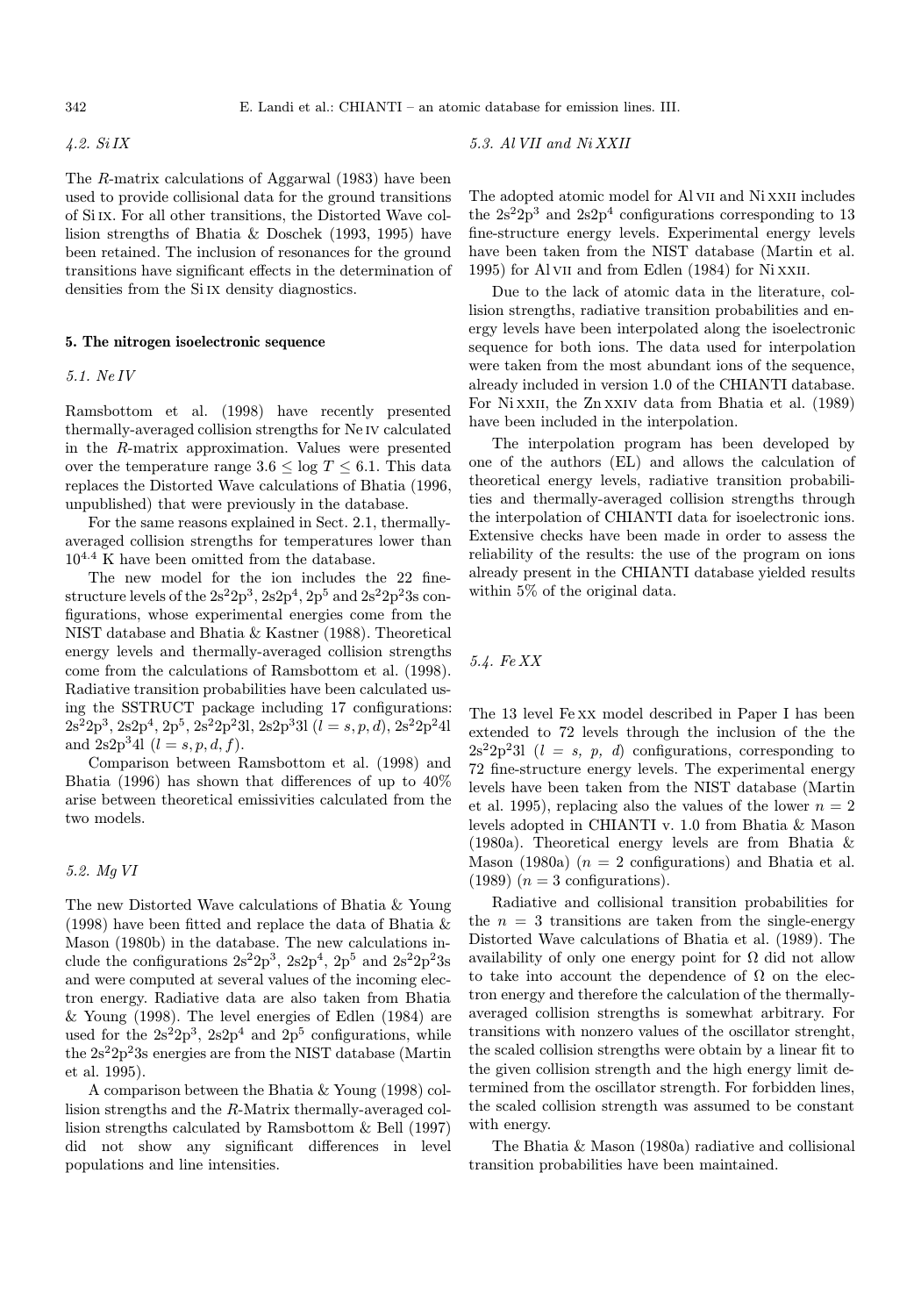#### 6. The oxygen isoelectronic sequence

# 6.1. Al VI

The  $n = 2$  configurations  $2s^22p^4$ ,  $2s2p^5$  and  $2p^6$  have been included in the CHIANTI database, corresponding to 10 fine-structure energy levels. The experimental energy levels come from the NIST database (Martin et al. 1995).

Radiative transition probabilities for the ground configuration are taken from Galavis et al. (1997), while allowed A values come from Fawcett (1986a). Butler & Zeippen (1994) provide thermally-averaged collision strengths for the ground level transitions over a large temperature range. These calculations were performed using the Close Coupling approximation as part of the Iron Project. There are no other sources of collisional data in the literature, and so for transitions involving the levels of the  $2s2p^5$  and  $2p^6$  configurations, the data have been interpolated from other oxygen-like ions already present in the CHIANTI database, using the program mentioned in Sect. 5.3.

#### 7. The fluorine isoelectronic sequence

7.1. Al V

A model containing the three fine-structure levels of the  $2s^22p^5$  and  $2s2p^6$  configurations has been adopted for Al v. Experimental energy levels come from the NIST database (Martin et al. 1995).

Due to the neglect of this ion in the literature, theoretical energy levels, radiative and collisional transition probabilities have been interpolated using all the other isoelectronic ions already inserted in the old version of the CHIANTI database. The program mentioned in Sect. 5.3 has been used.

# 8. The aluminum isoelectronic sequence

8.1. Ni XVI

The  $3s^23p$ ,  $3s^23d$ ,  $3p^3$  and  $3s^3p3d$  configurations are included in the CHIANTI model for Ni xvi, corresponding to 40 fine-structure energy levels. Experimental energy levels come from the NIST database (Martin et al. 1995), but unfortunately no entry is found for any of the 3s3p3d levels. All the data are taken from Bhatia & Doschek (1998b), reporting theoretical energy levels, radiative transition probabilities and collision strengths for all possible transitions between the included 40 levels.

Collision strengths have been calculated for five values of the incident electron energy (10 to 50 Ry) using the Distorted Wave approximation. To our knowledge, this is the first large scale calculation for Ni xvi collision strengths. Close Coupling calculations are in progress at the University College of London (Storey 1998) and these will be assessed as soon as they are available.

The only Ni xvi comprehensive radiative transition probabilities calculations we are aware of are those by Huang (1986), showing reasonable agreement with the Bhatia & Doschek (1998b) values.

#### 9. The sulphur isoelectronic sequence

9.1. Fe XI

Previously, only the strongest transitions into and out of the metastables had been fitted for this ion from Bhatia & Doscheck (1996). The remaining transitions have now been added. This was found to change the level populations for some of the metastables and, in the worst case  $(3s^23p^33d \text{ }^5D_4)$ , the population was lowered by 20%. However, this has a negligible effect on the Fe xi allowed transitions.

### 9.2. Ni XIII

The adopted atomic model for Ni XIII includes 4 different configurations  $(3s^23p^4, 3s^3p^5, 3s^23p^33d$  and  $3p^6$ ) corresponding to 48 fine-structure energy levels. Experimental energy levels are taken from the NIST database, although for the majority of the  $3s^23p^33d$  energy levels no value is available.

Theoretical energy levels, radiative transition probabilities and collision strengths are taken from Bhatia & Doscheck (1998a). The authors provide Distorted Wave collision strengths for all possible transitions between the included levels; these are calculated for five values of the incident electron energy between 10 and 50 Ry. To our knowledge this is the first complete calculation for Ni XIII collision strengths.

Radiative transition probabilities have been compared with previous calculations (Fawcett 1986b; Saloman & Kim 1989), and good agreement has been found.

### 10. The chlorine isoelectronic sequence

# 10.1. Fe X

As with Fe xi (see Sect. 9.1), only the strongest transitions into and out of the metastables had been fitted for Paper I. The remaining transitions have now been added. In addition, due to large discrepancies found for the allowed  $3s^23p^5 - 3s^23p^43d$  transitions when comparing the Bhatia & Doschek (1995) model and the more detailed SSTRUCT model (described in Sect. 4.18 of Paper I), it was decided to scale the collision strengths for these transitions via the method of Flower & Nussbaumer (1974).

These changes serve to lower the theoretical emissivities of the allowed transitions, while also the populations of the metastables are altered by up to 30%.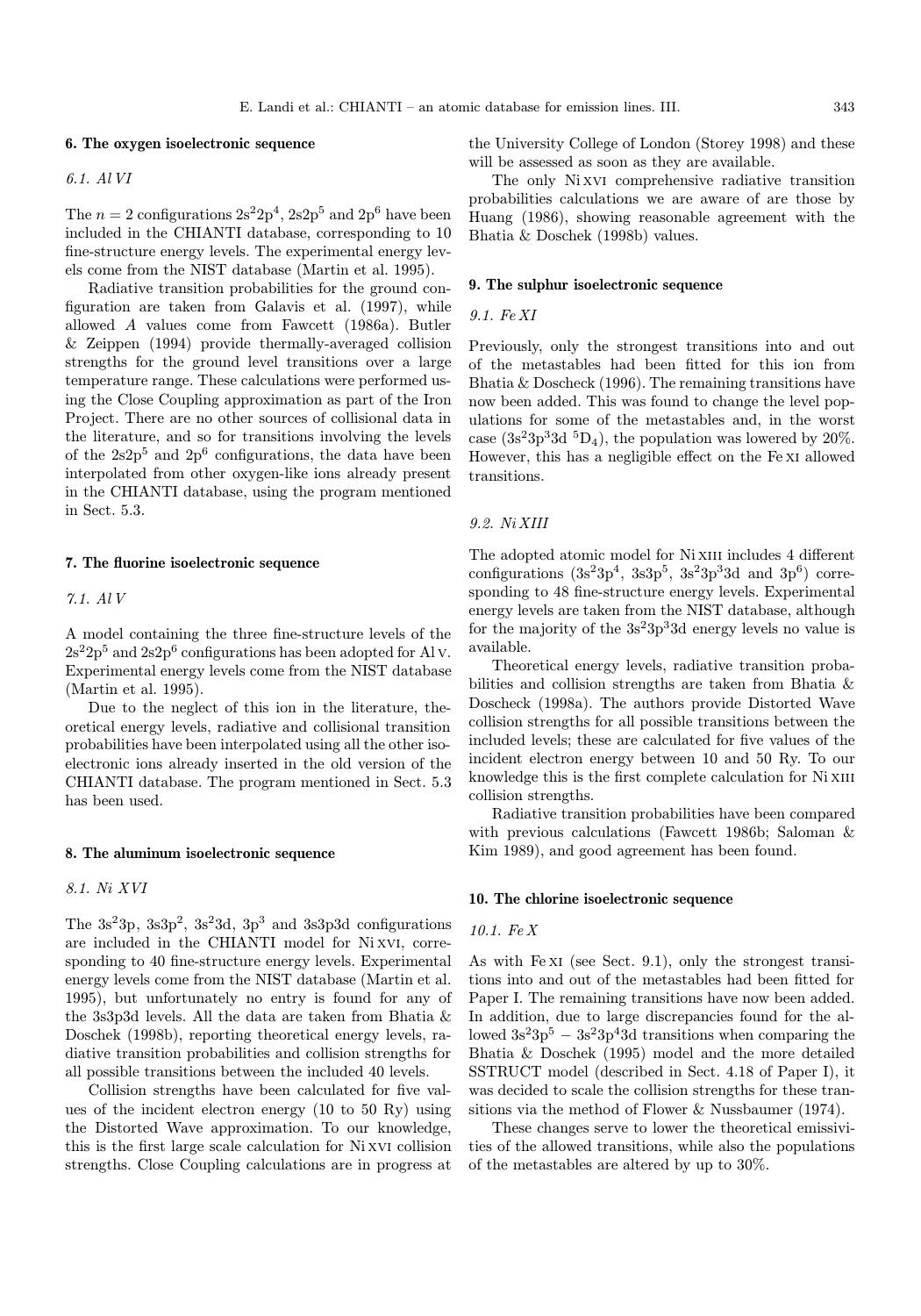# 10.2. Ni XII

The adopted atomic model for Ni XII includes three configurations  $(3s^23p^5, 3s3p^6 \text{ and } 3s^23p^43d)$  corresponding to 31 fine-structure energy levels. Experimental energy levels are taken from the NIST database (Martin et al. 1995).

Theoretical energy levels and radiative transition probabilities have been calculated using SSTRUCT. The following cofigurations were included:  $3s^23p^5$  $3s3p^6$ ,  $3s^23p^43d$ ,  $3s3p^53d$ ,  $3p^63d$ ,  $3s^23p^33d^2$ ,  $3s3p^43d^2$ ,  $3p^53d^2$ ,  $3s^23p^23d^3$ ,  $3s3p^33d^3$ ,  $3p^43d^3$ ,  $3s^23p^44s$ ,  $3s^23p^44d$ ,  $3s^23p^44f$ . The resulting A values and oscillator strengths have been compared with the calculations by Fawcett (1987), showing reasonable agreement.

Ni xii thermally-averaged collision strengths have been calculated by Matthews et al. (1998) in the temperature range  $10^{3.2} - 10^{6.6}$  K. The authors used the R-Matrix method. To our knowledge, these are the only largescale electron-ion collision calculations performed in the literature.

For the same reasons as described in Sect. 2.1, thermally-averaged collision strengths for temperatures lower than  $10^{4.7}$  K have been omitted from the database.

# 11. Continuum radiation

CHIANTI v. 2.0 allows the calculation of continuum radiation according to the Gronenschild & Mewe (1978) model. Here we provide only the formulas adopted for the calculation, and further details can be found in the quoted paper.

The computation includes free-free, free-bound and two-photon continuum and the results are given in units  $10^{-20}$  erg cm<sup>3</sup> s<sup>-1</sup>  $\AA$ <sup>-1</sup>.

An IDL routine is supplied together with the database which allows one to calculate the continuum radiation for temperatures between 10<sup>4</sup> to  $10^8$  K and to convolve the result with a selected DEM in order to calculate the continuum radiation synthetic spectrum.

The approximations used in the adopted model are accurate to better than 15%.

It is important to note that the Gronenschild & Mewe (1978) model for continuum emission adopted in the present version of CHIANTI has been successively improved by Mewe & Kaastra (1994). The improvements include:

- Free-free radiation: the approximation to the correction for relativistic effects based on the calculations of Kylafis & Lamb (1982) and the interpolation of the results given by Carson (1988) which replace the older Karzas & Latter (1961) calculations;
- Free-bound radiation: the full energy dependence of the Gaunt factor has been taken into account;
- Two-photon emission: The accuracy of the calculation has been improved to better than  $\simeq 1\%$ .

These improvements will be included in a future release of the CHIANTI database.

# 11.1. Free-free radiation

The free-free continuum energy emitted by a plasma of a given chemical composition per unit time, volume and wavelength band in the hydrogenic approximation is given by

$$
\frac{dP_{\text{ff}}(\lambda, T)}{d\lambda} = C_{\text{ff}} \frac{N_{\text{e}} \text{e}^{-\frac{hc}{\lambda k T}}}{\lambda^2 T^{1/2}} \times \frac{N(Z^{\pm z})}{N(Z)} \frac{N(Z)}{N(H)} N(H) z^2 g_{\text{ff}}(z, \lambda, T)
$$
(1)

 $\lambda$  is the radiation wavelength (in Å),  $N_e$  is the electron density (in cm<sup>-3</sup>),  $\frac{N(Z^{+z})}{N(Z)}$  is the ion  $Z^{+z}$  abundance relative to the total abundance of the element,  $\frac{N(Z)}{N(H)}$  is the element Z abundance relative to hydrogen and  $C_{\text{ff}} = 2.051 \ 10^{-19}$ .  $g_{\text{ff}}(z, \lambda, T)$  is the temperature-averaged free-free hydrogenic Gaunt factor, evaluated in the same way as Gronenschild & Mewe (1978).

In the present version only H<sub>I</sub>, He<sub>I</sub> and He<sub>II</sub> are included in the computation.

# 11.2. Free-bound radiation

The free-bound continuum energy emitted by a plasma of given chemical composition per unit time, volume and wavelength band is given by

$$
\frac{dP_{\text{fb}}(\lambda, T)}{d\lambda} = \frac{C_{\text{ff}}}{\lambda^2 T^{1/2}} \left(\frac{I_{\text{H}}}{kT}\right) N_{\text{e}} e^{-\frac{hc}{\lambda kT}} \times \frac{\lambda Z_{Z,z,n} g_{fb} \left(\frac{\eta_{Z,z,n}}{n}\right) \left(\frac{I_{Z,z-1,n}}{kt}\right)^2 \times \frac{N(Z^{+z})}{N(Z)} \frac{N(Z)}{N(H)} N(H) e^{\frac{I_{Z,z-1,n}}{kt}} \tag{2}
$$

with

$$
\frac{I_{Z,z-1,n}}{kt} \le \frac{hc}{\lambda kT} \tag{3}
$$

where  $I_{Z,z-1,n} = I_H \frac{z^2}{n^2}$  is the ionization energy of the n state of the recombined ions,  $\eta_{Z,z,n}$  is the number of position of the  $n<sup>th</sup>$  shell of the recombining ion free to be occupied by the captured electron. The free-bound Gaunt factor  $g_{\text{fb}}$  is equal to 1 following Karzas & Latter (1961) and taking into account contribution of recombination to excited levels also.

The elements to be included in the computation may be selected via an option on the chemical abundance.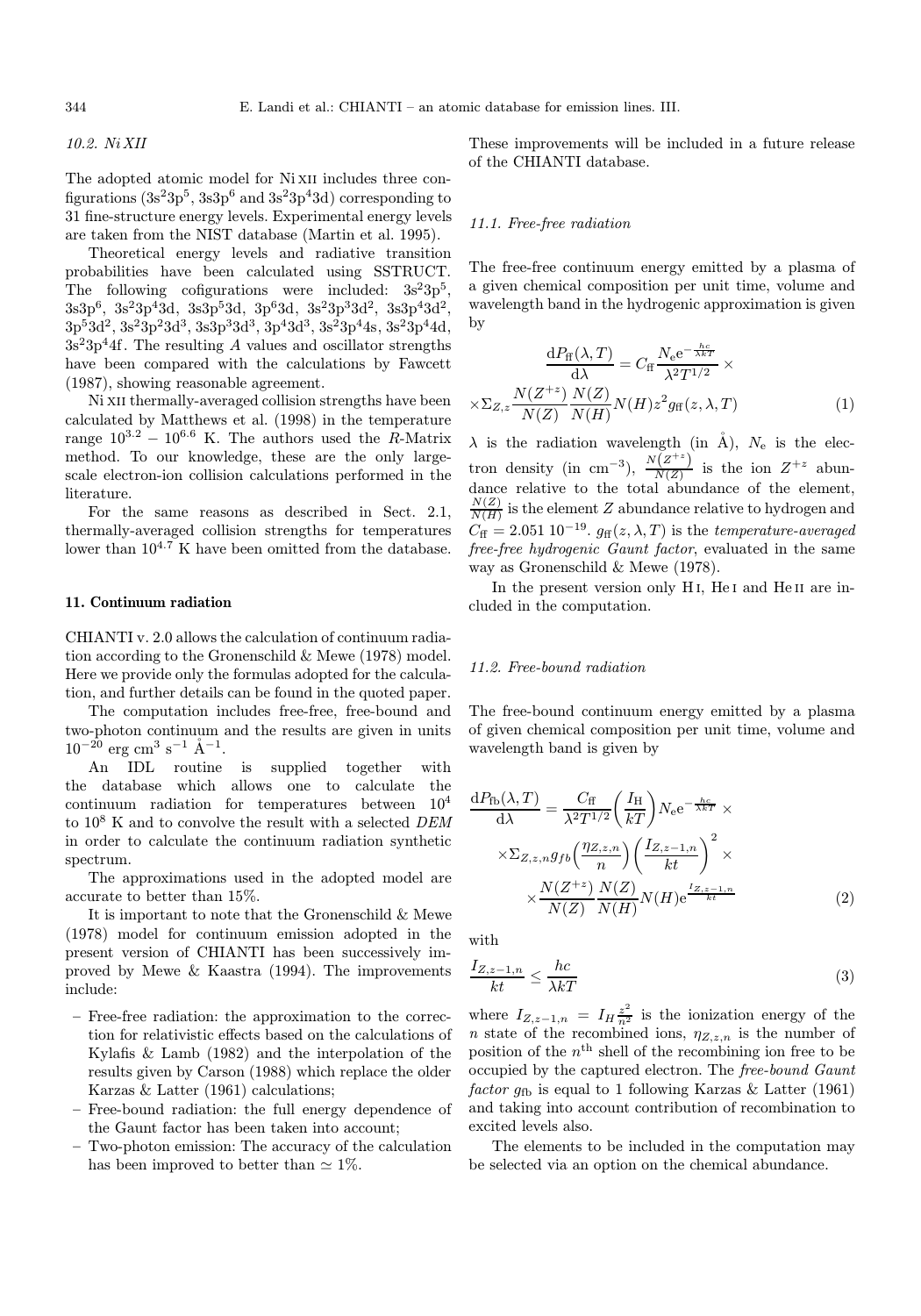#### 11.3. Two-photon radiation

The two-photon continuum energy emitted by a plasma composed by hydrogen and helium-like ions per unit time, volume and wavelength band is given by

$$
\frac{dP_{2ph}(\lambda, T)}{d\lambda} = \frac{2.727 \, 10^{-15}}{\lambda^3 T^{-1/2}} N_e \times
$$

$$
\times \Sigma_{Z,z} \frac{N(Z^{+z})}{N(Z)} \frac{N(Z)}{N(H)} N(H) \times
$$

$$
\times f_{Z,z} g_{Z,z} \lambda_{Z,z}^2 e^{-\frac{hc}{\lambda_{Z,z}kT}} \Phi(y) \quad (\lambda \ge \lambda_{Z,z}) \tag{4}
$$

where

$$
\Phi(y) = 2.623 \cdot \sqrt{\cos\left[\pi(y - 1/2)\right]}
$$
\n(5)

and  $f_{Z,z}$  and  $\lambda_{Z,z}$  are the absorption oscillator strength and the wavelength of the 1s–2s transition,  $g_{Z,z}$  is the averaged Gaunt factor and  $y = \frac{\lambda_{Z,z}}{\lambda}$ .

 $I_{Z,z,n}$  and  $\eta(Z,z,n)$  for the free-bound continuum and  $f_{Z,z}$ ,  $\lambda_{Z,z}$  and  $gz_{,z}$  for the two-photon continuum are supplied in a proper file. Reduction of the two-photon continuum emission by depopulation of the 2s level via collisional de-excitation is taken into account. For this purpose the electron density selection is allowed.

### 12. The minor ions dataset

The 2.0 version of the CHIANTI database includes energy levels, radiative transition probabilities and collision strengths for a large number of ions belonging to the socalled Minor Elements: Na, P, Cl, K, Ti, Cr, Mn, Co, Zn. Lines from these ions have often been observed in the past both in solar and stellar spectra, and they can be useful for plasma diagnostics.

In the recent past a careful review of the existing Minor Ions data in the literature has been carried out by Landi & Landini (1998), including data for the Minor Elements belonging to the lithium, beryllium, boron, carbon, nitrogen, oxygen, fluorine, sodium and magnesium isoelectronic sequences.

In the 2.0 version of the CHIANTI database we include the Minor Ions database resulting from Landi & Landini (1998), where details on the atomic data used can be found. The list of the ions included in the CHIANTI database is given in Tables 1 and 2.

In order to calculate line emissivities with CHIANTI, ionization equilibrium populations are necessary, and we have adopted the Landini & Monsignori Fossi (1991) results. A file containing the Landini & Monsignori Fossi (1991) ionization equilibrium calculations is distributed with version 2.0 of the CHIANTI database.

A new calculation of ionization balance for all elements from helium to nickel has been performed by Mazzotta et al. (1998). These dataset will be inserted into CHIANTI as soon as it will be available.

### 13. Conclusions

The present paper describes version 2.0 of the CHIANTI database, including data for a large number of ions not included in the present version of the database, more recent transition probabilities for ions already included in the database, and a full set of data and IDL routines to calculate free-free, free-bound and two-photon continuum radiation.

The present version of the database allows a better reproduction of the optically thin spectrum for wavelengths greater than 50  $\AA$  and is able to account for most of the lines observed by the most advanced spectrometers.

In principle, there is no upper limit to the CHIANTI wavelength coverage, but beyond  $1100 \text{ Å}$  lines from neutral species begin to dominate the spectrum and neutrals are not presently included in the CHIANTI database. The database is still incomplete below  $50 \text{ Å}$  mostly because of the omission of the hydrogen and helium isoelectronic sequences. In view of the forthcoming missions such as AXAS (1 – 140 Å), XMM (5 – 35 Å) and ASTRO-E (1 –  $30$  Å) it is important to have also a database covering wavelengths shorter than 50  $\AA$ : a new release of the CHIANTI database will extend the covered spectral range to these wavelengths. It is to be noted that recently the atomic data for the H-like sequence have been assessed and critically evaluated by the Utrecht group (Kaastra 1998) as part of a major update of the MEKAL code; this careful and extensive work will be a starting point for the future extension of the CHIANTI database. Also, the Mewe & Kaastra (1994) improvements to the continuum model will be included in the next release of the CHIANTI database.

The CHIANTI database and the corresponding set of IDL programs are freely available from the following web sites:

http://wwwsolar.nrl.navy.mil/chianti.html http://www.arcetri.astro.it/science/chianti/chianti.html http://www.damtp.cam.ac.uk/user/e2e/chianti/chianti.html

A README file explains the procedures for copying the Unix compressed tar files to a user's computer. The IDL routines assume a Unix file structure but they could be adapted to other operating systems.

Acknowledgements. The CHIANTI consortium also includes B.J.I. Bromage and G. Del Zanna (University of Central Lancashire) and C.D. Pike (Rutherford Appleton Labortaory) who have been involved in the software development and applications to the analysis of CDS data. The financial support of the Italian Space Agency (ASI contract 1995-RS 120) and the Italian Ministry of University and Technological Development (MURST contract 40% 1996) are aknowledged by EL and ML. HEM and PRY acknowledge the financial support of PPARC. A NATO grant has enabled the CHIANTI consortium to meet